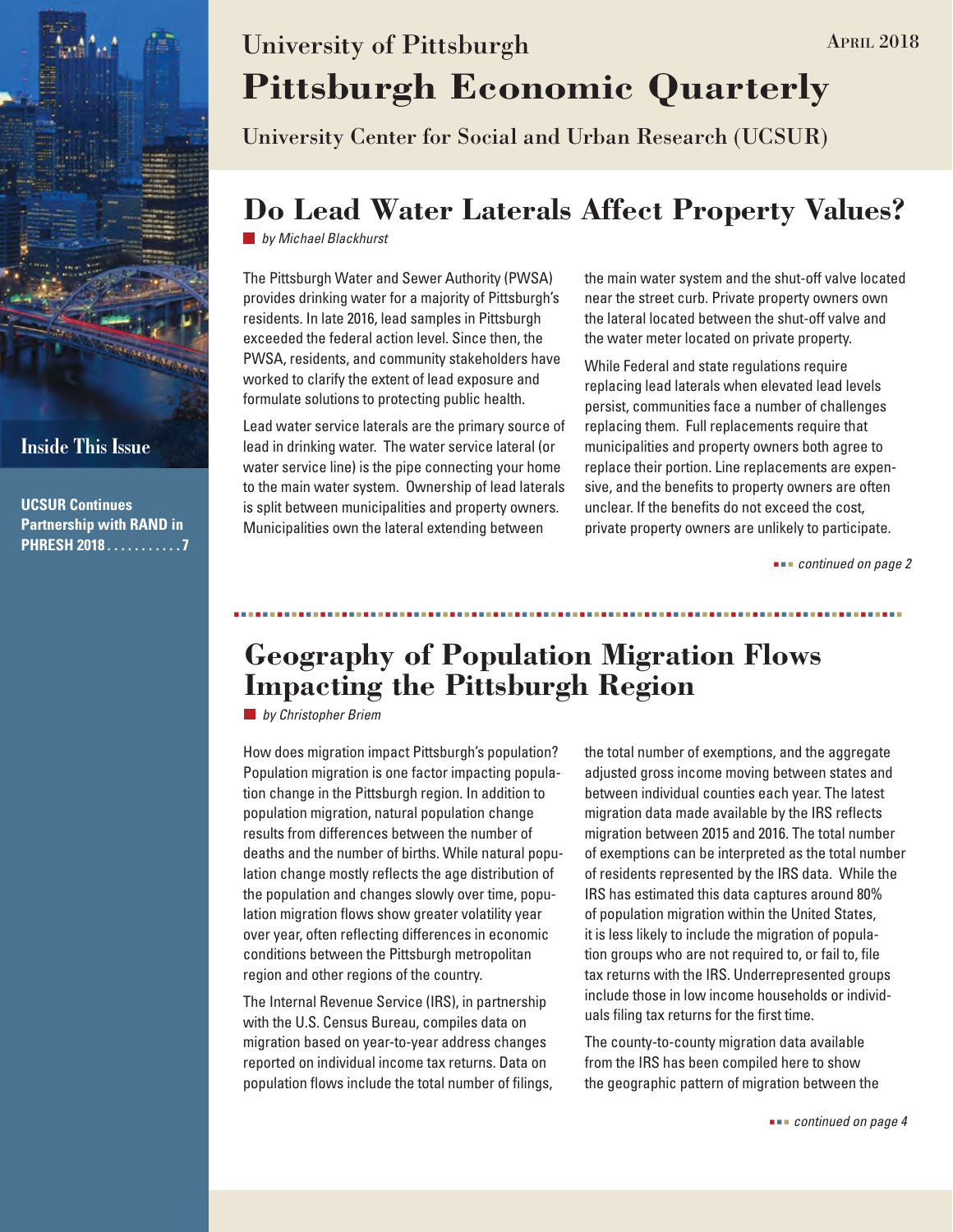#### **Do Lead Water Laterals Affect Property Values?**

 *continued from page 1*

What might affect the benefits and costs of a lateral replacement? Property owners may or may not accurately perceive the costs and benefits. For example, typical replacement costs range from \$4,000 and \$15,000, depending upon the length and depth of the lateral and any restoration costs. Property owners may not properly understand why these costs vary and misestimate their replacement cost. Benefits vary demographically and are

likely much higher in homes with expecting mothers or children ages six and under.

Private property owners also face transaction costs, or the time and expense incurred in participating in a replacement and any subsequent restoration. Transaction costs have been shown to limit engagement in energy efficiency opportunities, even when those opportunities are clearly profitable to property owners. Given the high transaction costs of a lateral replacement, property owners may prefer filtration, even if the long-term hard costs of filtration exceed replacement costs.

The benefits and costs of a replacement may not be evenly shared, a situation

**Table 1.** Summary of model fitting prices of 2,833 homes sold in Pittsburgh, PA between Jan. 2012–Feb. 2018 to property characteristics, year sold, location, and the presence of a lead water lateral. Model coefficients for neighborhoods are suppressed for clarity.

| <b>Variable</b>                        | <b>Estimate</b> | <b>Std Error</b> | <b>P-value</b> |
|----------------------------------------|-----------------|------------------|----------------|
| Intercept (B0)                         | 10.822          | 0.266            | < 0.001        |
| Lead expected                          | $-0.049$        | 0.028            | 0.079          |
| Bedrooms - 2                           | 0.164           | 0.087            | 0.059          |
| Bedrooms - 3                           | 0.339           | 0.087            | < 0.001        |
| Bedrooms - 4                           | 0.437           | 0.089            | < 0.001        |
| Bedrooms - 5                           | 0.593           | 0.096            | < 0.001        |
| Bedrooms > 6                           | 0.559           | 0.097            | < 0.001        |
| Lot size in square feet                | 0.000           | 0.000            | < 0.001        |
| Condition - Poor to fair               | 0.596           | 0.138            | < 0.001        |
| <b>Condition - Average</b>             | 0.978           | 0.137            | < 0.001        |
| <b>Condition - Good to excellent</b>   | 1.294           | 0.139            | < 0.001        |
| Year - 2013                            | 0.170           | 0.045            | < 0.001        |
| Year - 2014                            | 0.194           | 0.047            | < 0.001        |
| Year - 2015                            | 0.321           | 0.047            | < 0.001        |
| Year - 2016                            | 0.339           | 0.046            | < 0.001        |
| Year - 2017                            | 0.324           | 0.047            | < 0.001        |
| Year - 2018                            | 0.006           | 0.115            | 0.959          |
| <b>Homestead - Rental</b>              | $-0.230$        | 0.019            | < 0.001        |
| Lead expected: Lot size in square feet | 0               | $\mathbf{0}$     | 0.759          |

*Residual standard error: 0.461 on 2739 degrees of freedom*

*Adjusted R-squared: 0.709*

*F-statistic: 86.9413884 on 80 and 2739 DF, p-value: < 2.2e-16*

referred to as a "split incentive." Landlords and pending sellers would realize little to no health benefits of replacement lead lines, shifting the risks to renters and pending buyers. As a result, it is not often clear if and under what property-specific conditions the benefits of a lateral replacement exceed the cost.

The State of Pennsylvania and PWSA recently made publically-funded full line replacements feasible. Municipal approval to fully replace lead laterals is helpful. However, municipalities still need both the permission of private property owners and the resources to fully replace a lateral. In 2018, PWSA intends to replace 2,100 lead laterals, which covers roughly 10% of PWSA's estimated inventory of lead service laterals.

In the short-term, how do municipalities prioritize limited resources available for full line replacements? Potential replacement strategies include prioritizing at-risk populations, implementing a cost-effectiveness strategy, asking willing property owners to partially pay for replacements, or some combination thereof.

The objective of this study is to identify potential lead lateral replacement strategies by drawing on relationships between property sales values and the presence of lead drinking water laterals.

Why study property sales? Property sales and rental prices often reflect how people weigh a variety of property characteristics and nearby amenities. For example, people often positively value the size of the property, the number of bathrooms, proximity to transit, and the quality of public schools. They also often devalue high crime areas, unsafe conditions, and exposure to pollution. The net balance of these amenities is reflected (or "capitalized") in sales and rental prices. By studying the relationship between real estate prices, property characteristics, and nearby amenities, analysts can better understand if and to what extent people value particular characteristics or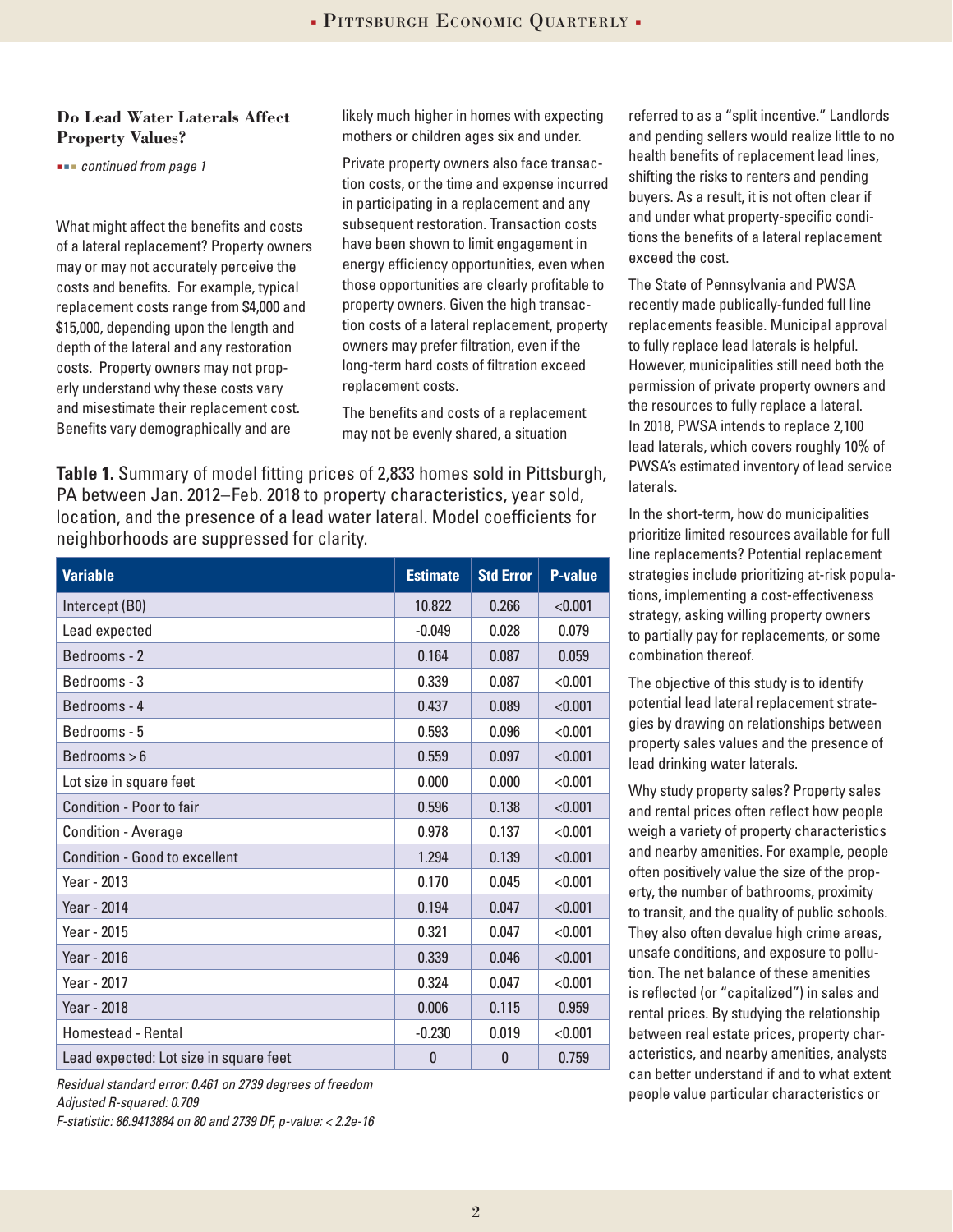

**Figure 1.** Sale prices of 2,833 homes in Pittsburgh, PA between January 2012 and February 2018 by bedroom size and the expected presence of a lead water line.



**Figure 2.** Sale prices of 2,833 homes in Pittsburgh, PA between January 2012 and February 2018 by lots and the expected presence of a lead water line. Zero y-intercepts were forced into the fitted linear models.

amenities. In this study, we explore if and to what degree the presence of lead service laterals effects property sales values in Pittsburgh, PA and discuss the implications for replacement strategies.

Property characteristics data and property sales records from January 2012 to February 2018 were provided by Allegheny County. Data describing service laterals by address were provided by PWSA. Lead laterals were assumed present at the time of sale if any historical PWSA data indicated lead was present and no more recent information (e.g., inspections) indicated otherwise.

The sample used for analysis consists of 2,833 market sales of residential properties in 63 of Pittsburgh's 90 neighborhoods. Approximately half of the sold properties were expected to have a lead drinking water service line. Figure 1 summarizes variation in prices by bedroom and indicators of a lead service line. Figure 1 indicates that the presence of a lead water line appears to decrease the median sale price for all home sizes except for those larger than 5 bedrooms.

Assuming lot size serves as a reasonable proxy for replacement costs, Figure 2

explores whether the market reflects variation in replacement costs. The fitted lines in Figure 2 diverge with increasing lot size, meaning that lead's effect on price increases with increasing lot size. These results suggests that buyers and sellers may correctly perceive lateral replacement costs.

Linear regression models describing the sale price as a function of property characteristics, nearby amenities, year of sale, and the historical presence of lead were explored. Using standard model diagnostics (error distributions, overall fit, and adjusted R2), the preferred model is summarized in Table 1.

Table 1 indicates that all selected factors are significant at the 10% level except year 2018 and the interaction between lead and lot size. Thus, the trend in which lead's effect on price increases with lot size observed in Figure 2 is not statistically significant for the sample studied.

The coefficient for expected presence of a lead lateral is -0.049, and is significant at the 5% level ( $p = 0.079$ ). These results suggest that lead laterals are correlated with a -4.9% decrease in sales price.

On average, lead laterals reduced the sales price by \$9,700 (\$6,500 for a 2-bedroom home and \$13,000 for a 4-bedroom home).

Readers should be sensitive to limitations of data quality and causality. These results indicate that lead's estimated reduction in sale prices aligns with casually understood cost estimates for lead line replacements. This does not necessarily mean that the market values lead mitigation at its cost. The price effects of lead could simply be a product of home buying practices. Prior to finalizing a sales agreement, it is common for buyers to inspect properties, receive quotes for any desired improvements, and negotiate the sales price accordingly prior to closing. Thus, the presence of lead laterals could be bargaining power for buyers, not a reflection of how they value lead mitigation. More information would be needed to determine if buyers allocate savings from a price reduction to lead mitigation.

Challenges to causality are also apparent when one considers the seller's perspective. Given the low replacement rate of lead laterals, sellers apparently do not value the marginal cost of their replacement given the potential marginal increase in sales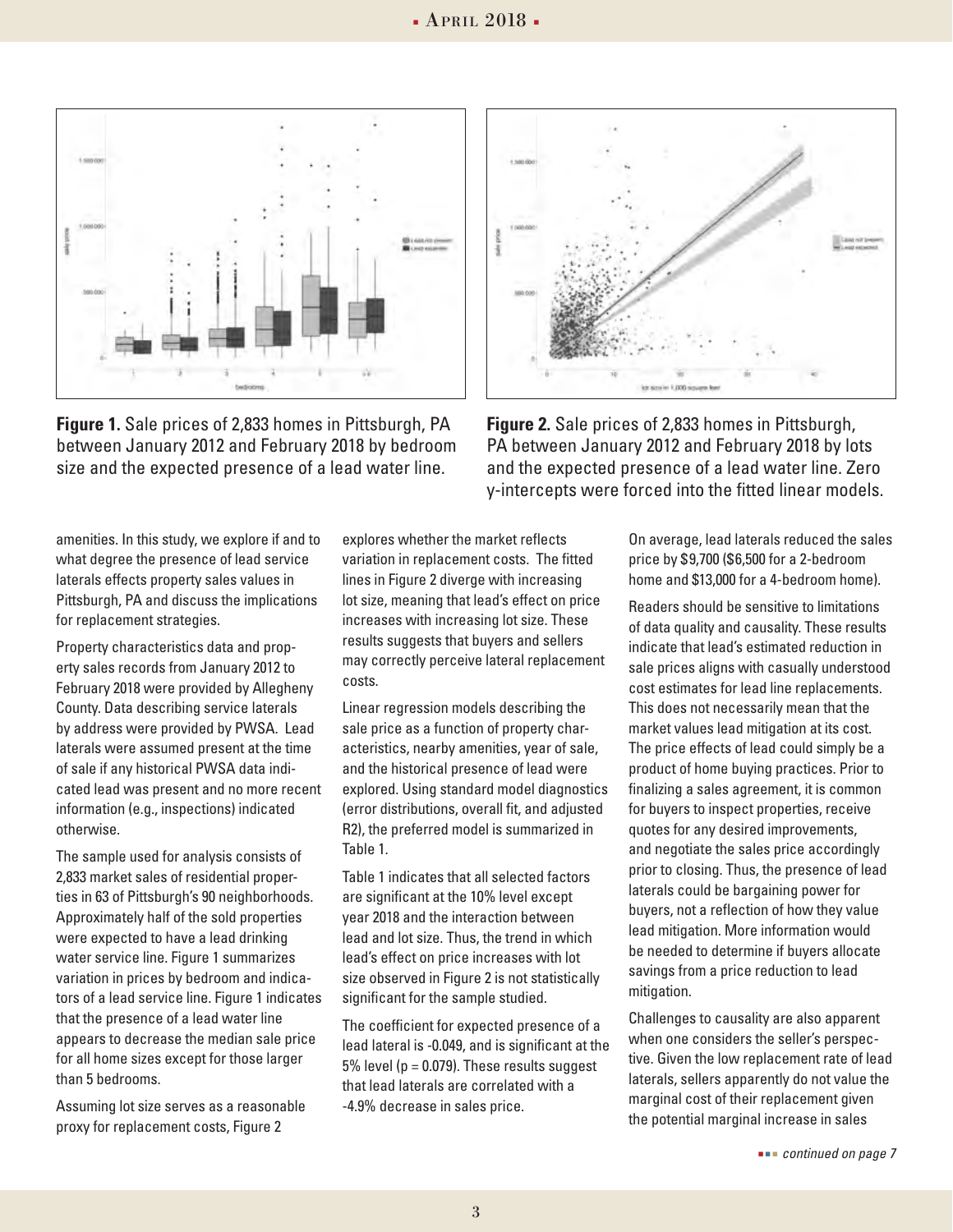#### **Largest Net Migration Flows Impacting the Pittsburgh Metropolitan Statistical Area between 2015-2016**

 $\bigcirc$ 



#### **Geography of Population Migration Flows Impacting the Pittsburgh Region**

 *continued from page 1*

Pittsburgh Metropolitan Statistical Area (MSA) and other metropolitan areas in the United States. The Pittsburgh MSA is currently defined as a seven-county region of southwestern Pennsylvania comprised of Allegheny, Armstrong, Beaver, Butler, Fayette, Washington, and Westmoreland counties.

IRS data indicates that 45,837 individuals moved out of the Pittsburgh MSA between 2015 and 2016, compared to a total of 38,030 who moved in, resulting in a net population loss due to migration of 7,807. The largest flows of population both into and out of the Pittsburgh region typically are generated by large metropolitan regions in proximity to Pittsburgh. In 2016, the New York City, Washington, DC, and Philadelphia, PA MSAs were among the four regions generating both the largest inflows and the largest outflows of population impacting Pittsburgh. Migration flows between Pittsburgh and other large MSAs are typically evenly balanced.

The MSAs which generated the largest net migration losses for Pittsburgh include Dallas, Tampa, and Houston. With the exception of the New York City MSA, the regions which generate the largest net migration gains into the Pittsburgh region are MSAs in close proximity to Pittsburgh or elsewhere within Pennsylvania, including Morgantown, WV, Erie, PA, Wheeling, WV, and Altoona, PA.

Population migration is the result of several different factors. Migration of the working age population is most often tied to employment opportunities and relative economic conditions between regions. Retiree migration is another major source of migration, and likely is reflected in the concentration of net loss of population from Pittsburgh to regions concentrated in Florida, North

This data was compiled from the county-to-county population migration files prepared by the Internal Revenue Service (IRS) in collaboration with the U.S. Census Bureau. This data tracks changes of address for individual tax returns over successive years. The total number of exemptions reported on tax filings is assumed to reflect the total population. Data was recompiled to reflect the population flows moving between the seven-county Pittsburgh Metropolitan Statistical Area (MSA) and other MSA's within the United States. The map shows the MSAs with the largest net migration flows into or out of the Pittsburgh MSA between 2015 and 2016. Not shown are net migration flows between Pittsburgh and non-metropolitan counties, or where total net migration flows between Pittsburgh and other MSAs are less than 10.

#### **Regions with Largest Net Population Flows Into Pittsburgh**

| Metropolitan Statistical Area         | Inflow | Outflow | Net    |
|---------------------------------------|--------|---------|--------|
| Morgantown, WV                        | 510    | 220     | $+290$ |
| Erie, PA                              | 648    | 428     | $+220$ |
| New York-Newark-Jersey City, NY-NJ-PA | 1,289  | 1,110   | $+179$ |
| Wheeling, WV-OH                       | 184    | 99      | $+85$  |
| Altoona, PA                           | 176    | 108     | $+68$  |
| Scranton--Wilkes-Barre--Hazleton, PA  | 106    | 38      | $+68$  |
| Harrisburg-Carlisle, PA               | 317    | 257     | $+60$  |
| State College, PA                     | 177    | 120     | $+57$  |
| El Paso, TX                           | 49     | O       | $+49$  |
| Allentown-Bethlehem-Easton, PA-NJ     | 159    | 113     | $+46$  |
|                                       |        |         |        |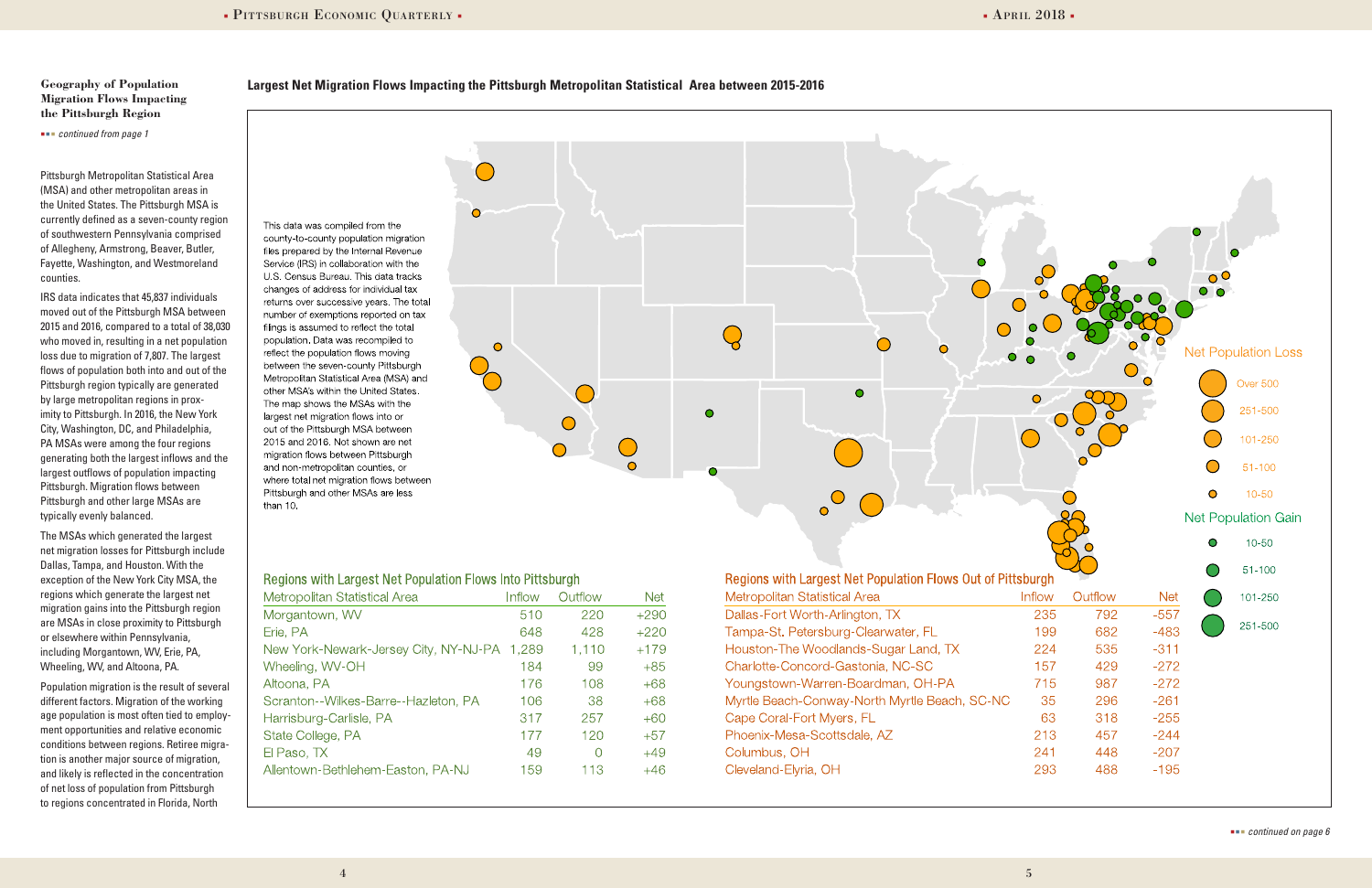#### **Geography of Population Migration Flows Impacting the Pittsburgh Region**

 *continued from page 5*

Carolina, and South Carolina. The large net outmigration from Pittsburgh to regions in Texas is not typical, and may reflect changing employment patterns in the oil and gas industries over recent years.

The IRS migration data can also be used to measure the population migration flows within the Pittsburgh MSA. Between 2015 and 2016, 27,879 residents of the Pittsburgh MSA moved to a different county, but remained within the region. The largest inter-county net migration flow was a net loss of 1,071 people from Allegheny County and Butler County. Allegheny County experienced a net loss of population to suburban counties of 3,306 people over the year.

Trends in IRS migration flows impacting Pittsburgh are not included here because of recent changes in the methodology used by the IRS and Census Bureau in compiling migration data; current data may not be directly comparable to previous data and similar compilations. Previous reports on migration in the Pittsburgh region utilizing IRS data include: *Migration Trends in the Pittsburgh Region: Update Through 2010*, available on the UCSUR web page: www.ucsur.pitt.edu.

#### **Largest Population Flows Impacting Pittsburgh between 2015 and 2016**

|              | <b>Top Destinations for</b><br>the Population Leaving Pittsburgh |                  | <b>Top Originations for</b><br>the Population Coming to Pittsburgh |  |
|--------------|------------------------------------------------------------------|------------------|--------------------------------------------------------------------|--|
| New York     | 1,110                                                            | New York         | 1,289                                                              |  |
| Philadelphia | 1,036                                                            | Washington       | 997                                                                |  |
| Washington   | 1,016                                                            | Philadelphia     | 880                                                                |  |
| Youngstown   | 987                                                              | Youngstown       | 715                                                                |  |
| Dallas       | 792                                                              | Erie             | 648                                                                |  |
| Tampa        | 682                                                              | Morgantown       | 510                                                                |  |
| Chicago      | 562                                                              | Chicago          | 405                                                                |  |
| Houston      | 535                                                              | Los Angeles      | 362                                                                |  |
| Los Angles   | 523                                                              | <b>Baltimore</b> | 355                                                                |  |
| Miami        | 500                                                              | Weirton          | 348                                                                |  |

*Regions reflect Metropolitan Statistical Areas*

#### **Net Migration Flows within the Pittsburgh MSA between 2015 and 2016**

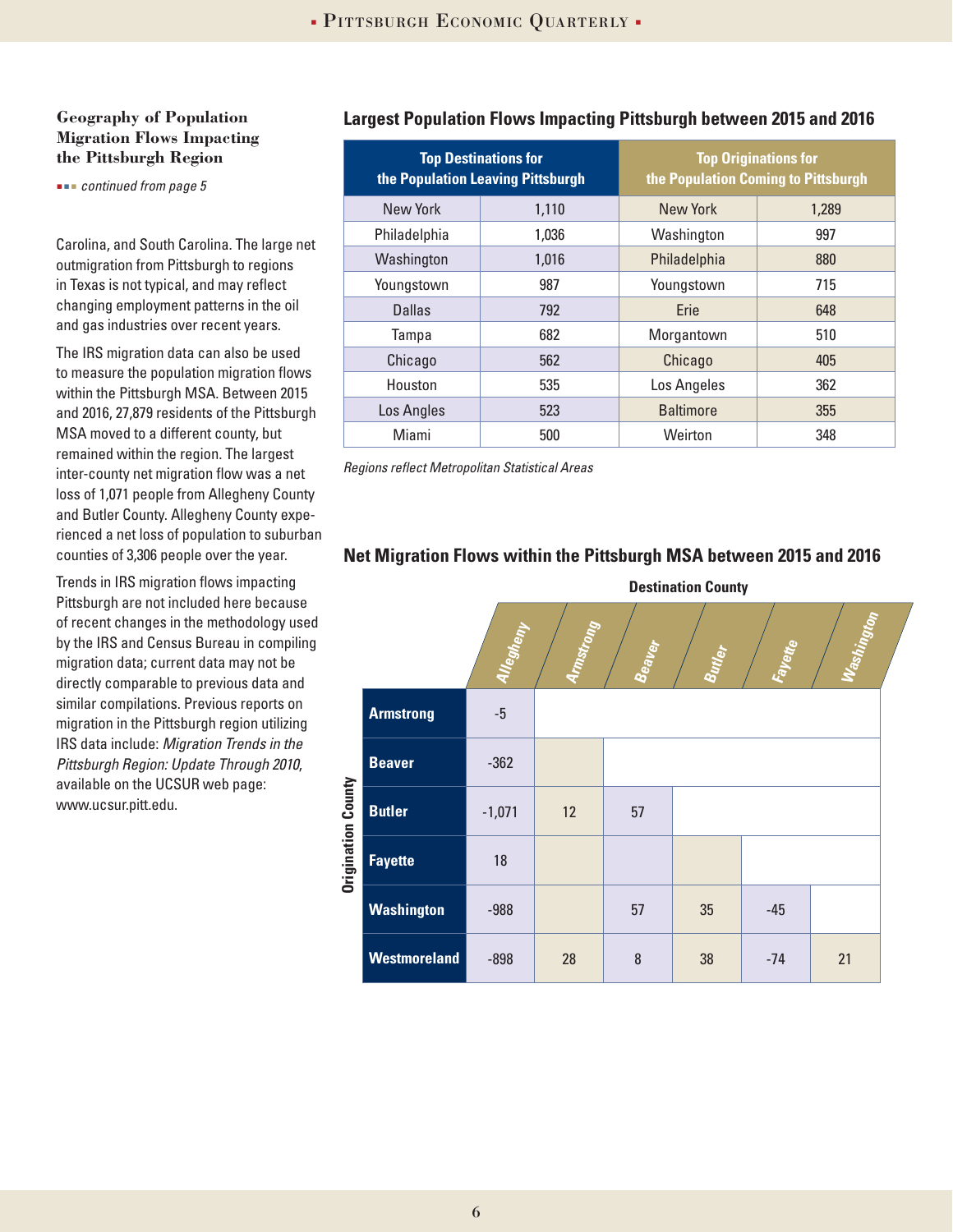## UCSUR Continues Partnership with RAND in PHRESH 2018

UCSUR, in partnership with the RAND Corporation, is in its 7th year working on the PHRESH: *Pittsburgh Hill/Homewood Research on Neighborhood Change and Health* project. PHRESH began in 2011, studying residents' health and nutrition, food shopping (where they bought food, how they got there), perceptions about their neighborhood, and access to healthy food options. Since then, the PHRESH study has expanded in several ways and continues to look at whether and how neighborhood improvements affect health and well-being through:

- Diet and exercise habits
- Resident use of parks and neighborhood green spaces
- Transportation access
- Perceptions of neighborhood safety
- Heart health, including blood sugar and blood pressure

#### **Do Lead Water Laterals Affect Property Values?**

 *continued from page 3*

value. It could be that the average seller is unaware of lead's effect on sales values or that buyers' value more the marginal benefit of lead mitigation. Sellers likely expect to occupy the home for less time than a buyer. Buyers may also have more children than buyers and, as a result, value more the benefits of lead mitigation. Here again, more information - such as a survey of buyers and sellers - would be needed to clarify these circumstances.

These results do suggest that the average home buyer in Pittsburgh is likely aware that some properties are served by a lead water line. As a result of this awareness, buyers are either willing to pay more for properties served by non-lead laterals,

sellers are willing to accept less for homes with lead lines, or likely some combination thereof.

As public agencies weigh how to gain participation in full replacement programs, pending sellers may provide a good pool of participants. The results profiled here suggest that lead laterals devalue homes at an amount consistent with typical lateral replace costs. Since any municipal incentive (e.g., a rebate) for a full line replacement is unlikely to exceed the replacement cost, the market suggests that any municipal rebate for a full replacement is simply additional profit from a pending sale.

Pending or recent buyers may also be helpful participants in a municipal replacement incentive program. However, more analysis would be needed to determine if lead laterals are primarily a bargaining chip for buyers, or if buyers follow through on lead mitigation after closing. (The Allegheny County Health Department maintains permits for private plumbing and could provide helpful information regarding lateral replacement following a home purchase.)

Finally, these results may help engage owners of rental properties, where line replacements are likely to be challenging due to tenant-landlord split incentives between the costs and benefits of line replacement. Absent similar market trends between rental prices and lead laterals (where data are missing), demonstrating a positive correlation between property values and lead-free laterals, are likely a helpful strategy for engaging landlords with respect to replacing lead water laterals.

Additional information can be found on the UCSUR web page under *Center Reports* at https://ucsur.pitt.edu/center\_reports.php

UCSUR's Survey Research Program provides interviewer training, questionnaire programming, database management, and data collection support for this research. The study began with a cohort of nearly 1400 households in the Hill District and Homewood neighborhoods in Pittsburgh and follows the households and the neighborhood environment over time. In addition, researchers from RAND Health, part of the RAND Corporation, are collaborating with the Hill House Association, Operation Better Block, Inc., and Homewood Children's Village. Data Collection for PHRESH 2018 Starts in May.